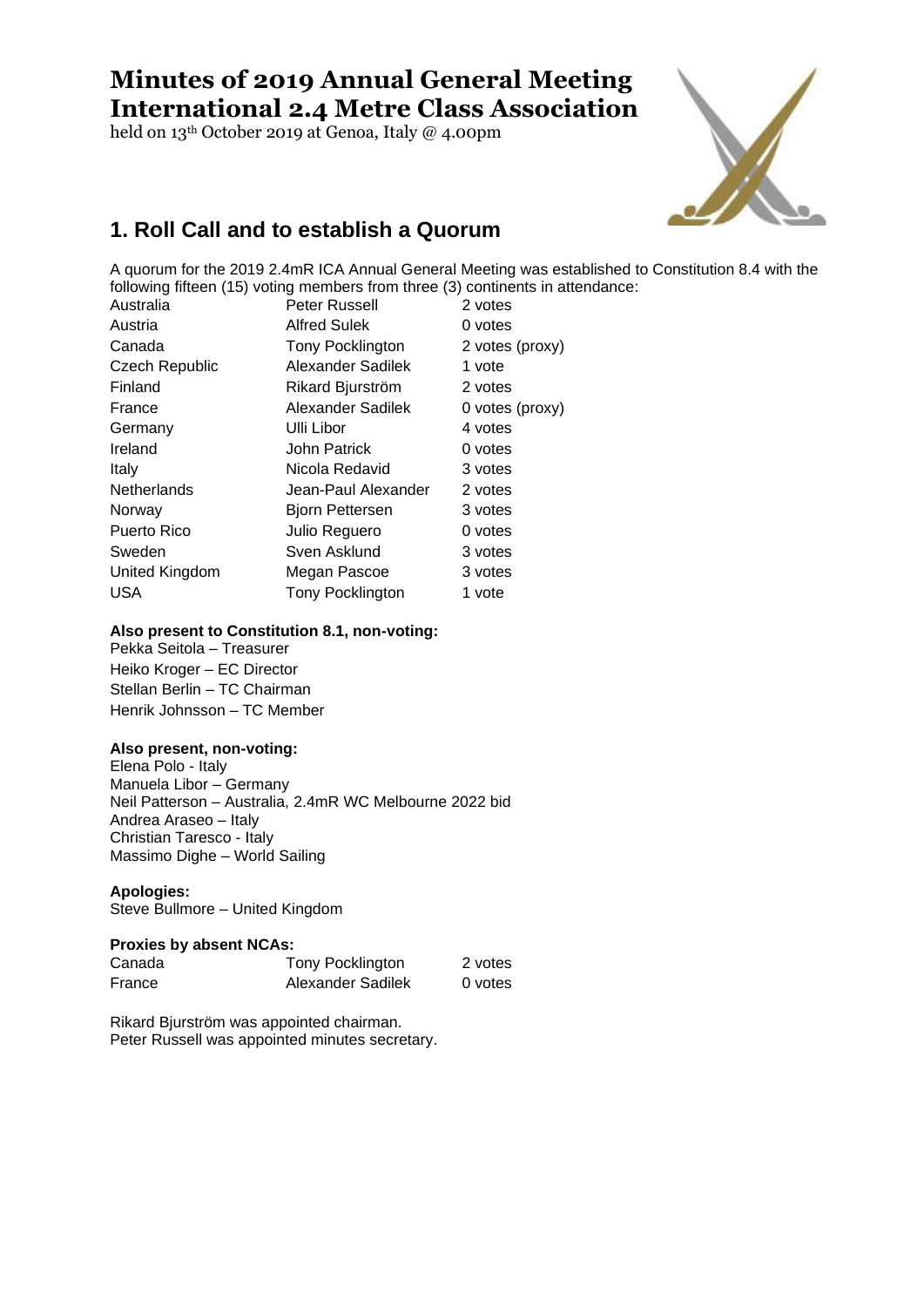## **2. Setting time limit on speakers and debate**

No time limit set, debate to be managed by chairman.

Voting to be by show of hands except where closed vote requested.

## **3. 2018 AGM minutes information**

The 2018 AGM minutes have been published on the ICA website.

Matters arising:

- 12.0 Support World Sailing work to reinstate sailing 2.4mR yachts in the Paralympics.
- 12.0 Determine qualification criteria for the Youth Prize donated by Sweden.
- 12.0 Find additional International measurers.
- 12.0 Finalise 2.4mR marketing video.

Discussion:

Youth Prize criteria to be as follows: "First sailor competing in the WC who is under 30 years of age at the time of the first race is awarded the Youth Trophy"

Other matters arising are included in the ongoing ICA work program.

Meeting noted that the auditor report for 2017 by Stacie Loittit has not been provided. Stacie Loittit has terminated audit services for the ICA, the EC is to appoint an auditor to review and report on the 2017 accounts.

Decision to accept 2018 AGM Minutes: Proposed – USA; Seconded – Sweden, Approved by World Council

## **4. Reports**

### **Report from the President**

The World Council acknowledged the President's report - **refer Attachment 4.**

### **Report from the Treasurer**

The World Council acknowledged the Treasurer's Report - **refer Attachment 5**.

The current bank balance of E59,000 is noted as excessive given the current annual operating budget.

Subject to an auditor review and report on the 2018 accounts the World Council approved the statements for the fiscal year 2018.

### **Report from the Auditor**

No audit report for 2018 has been prepared. Stacie Loittit has terminated audit services for the ICA, the EC is to appoint an auditor to review and report on the 2018 accounts.

### **Report from the Chairman of the Technical Committee**

The World Council acknowledged the Technical Committee report - **refer Attachment 7**

No action on 2.4mR class rule amendments by World Sailing to date to be followed up by WS representative Massimo Dighe.

## **5. Proposals from the Executive Committee**

No new proposals.

## **6. Proposals from the Technical Committee**

No new proposals.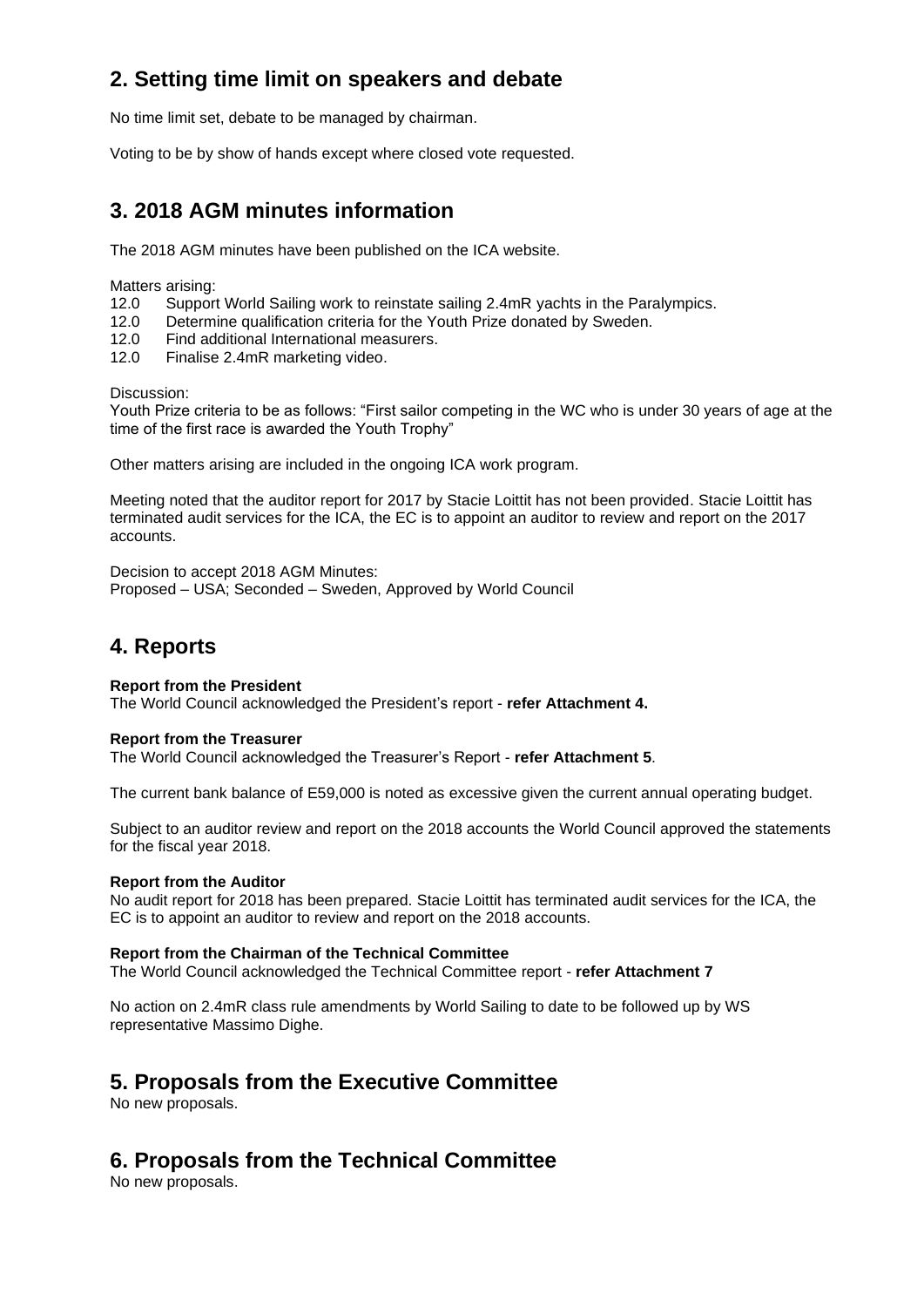## **7. Proposals from member NCAs**

## **Proposal One from Canada**

The Canadian 2.4mR class Association proposes that the International Treasurer send invoices for international dues to each National Association by the last day of February. The invoice to include the per member rate. By the last day of April each National Association will pay dues based on their previous year's individual member numbers and the per member rate.

### **Comments**:

Canada - *The Canadian class supports this proposal because it provides for business discipline with respect to the invoicing and payment of international dues.* USA - *The US class supports this proposal.*

### **Discussion**:

NCAs need reminder to pay (GER), some countries require invoices for audit (USA), NCA member email list needs to be correct (GER), NCA contact list on website needs to be updated (GBR).

### **Resolution**:

### World Council agreed to a revised proposal as follows:

*ICA to send membership fees reminder to all NCAs by First of February requesting NCAs to confirm member numbers. ICA to invoice NCAs based on member numbers and dues as determined annually by the World Council with payment due on the First of March in accordance with the ICA Constitution.*

## **Proposal Two from France**

In the current "2.4OD class-rules" the carbon-fiber is clearly forbidden.

As several new "FRANCE2.4 members" ask me about the upgrade & completion "in the rules" of their unit, I hope that "ICA 2.4 E.C. & T.C." study the possibility or opportunity of introducing carbon-fiber in the current rules as the 2.4 is, to day, free from any Olympic & Paralympic constraints.!!

It could be a good thing that a statement is clearly given to use that fiber for "auxiliary fittings or products" and, of course, not for the construction of hull, keel, rudder-blade and deck .

I have read, once again, our 2.4mR class-rules (for a translate in French) and at any time, no words say clearly: the carbon-fiber is forbidden.

In our opinion ICA2.4 must stay "in the time or up to date" upon that carbon-fiber because: these rules are Open class rules (see Introduction)

The "ICA2.4 T.C Manager" could submit to the AGM 2019/Genoa/ITA and introduce in the current 2.4mR class-rules, at the good and right rule, those words in order to clarify this non-said situation .!!!

### **Comment:**

Canada - *Other than the French 2.4mR class wants the use of carbon fiber I am not sure what he is proposing (Carbon fiber whisker poles, booms, masts, rudder stocks) We need more specific details and we need to know the cost of retrofitting our boats and what performance enhancing benefits we will receive with this change.*

USA *- The US class could support a well written proposal that allowed for specific uses of carbon fiber for smaller components such as the floor plate, dashboard, seat, etc. These types of changes should not be considered prohibitively expensive at this time. This could allow older boats to be more competitive by allowing one to transfer weight to lead, and would allow sailors to develop seating systems suited to their specific needs or body types when needed without weight penalty.*

### **Discussion:**

Any material permitted for fittings in 2.4mR and OD yachts (TC), TC review of use of carbon fibre for spars requested (GER), review of use of carbon fibre for spars to be completed 2020 (GBR).

### **Resolution:**

World Council requested TC clarification of carbon fibre rules to be issued.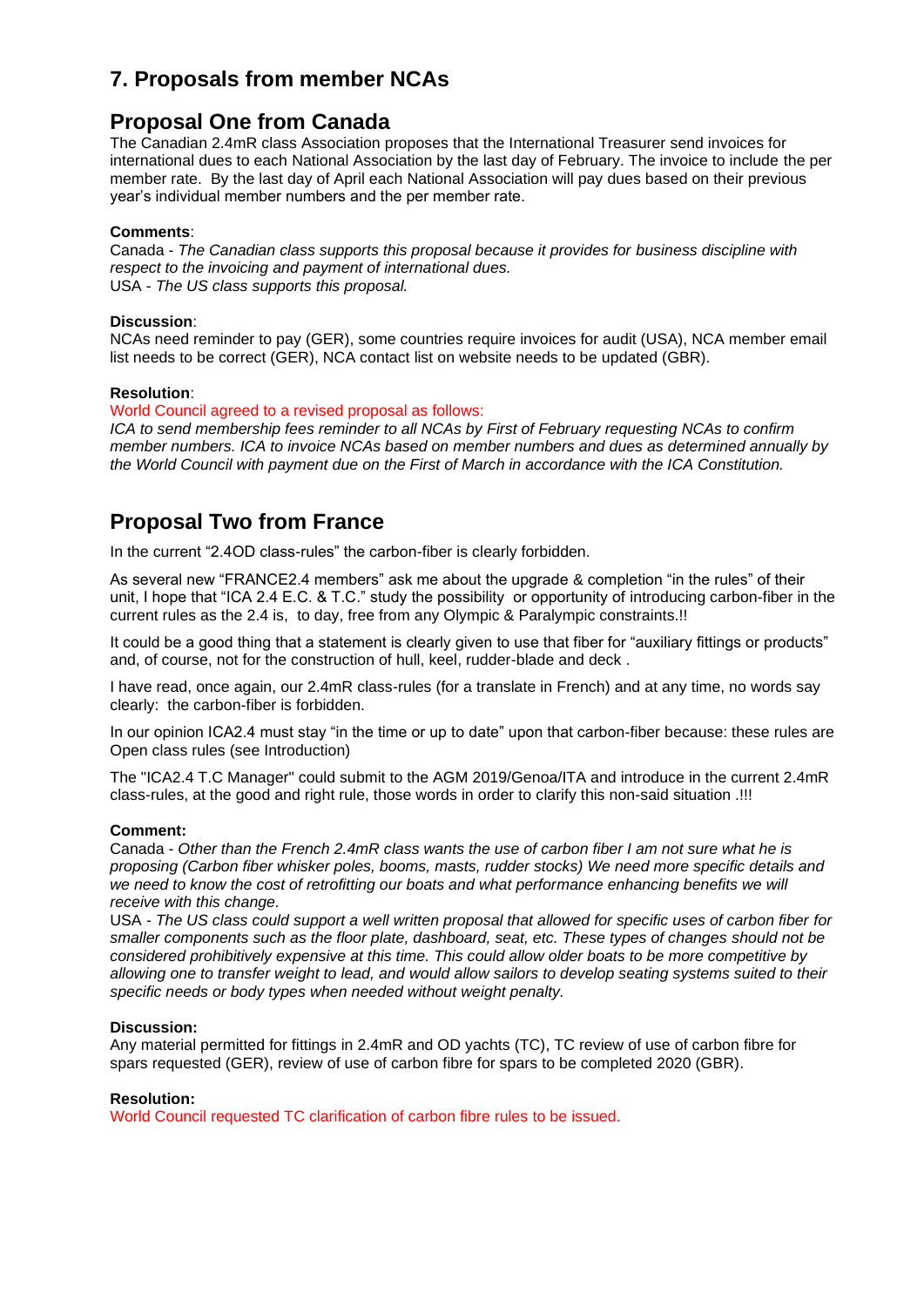### **TC Response to the Proposal by France on Carbon Fibre.**

First we like to clarify the current situation:

### **2.4 Norlin One Design**

In this rule carbon fibre is permitted under the circumstances described under rule D.2.3. Hull Materials *e) Parts or a structure of several parts that in no direction exceed the size of 120 mm may be of any material if the weight is less than 0,3 kg.*

For almost all other usage carbon is prohibited. We believe that the rule has been misunderstood by the French association and that the current wording corresponds to their desire.

### **International 2.4mR Class Rules**

In this rule carbon is also permitted in fittings according to rule D.3.1 Hull Materials *(a) The hull, excluding fittings, breakwater and corrector weights, shall be built from wood and/or Glass Reinforced Plastic. Aluminium alloy reinforcement plates are permitted where it is needed for mounting fittings. Pipe for rudder stock and pole for attaching the bilge pump may be of any material. However, lead is only permitted for ballast and corrector weights.*

Unfortunately fittings are a widely used but undefined term. The TC would prefer to introduce a text similar to the one in the OD rule.

### **General**

Even if 2.4 is currently out of Paralympics, there are many efforts made to reinstate sailing. It will be harmful for those efforts if we cannot prove that the OD rule is well managed and an active class. There have only been OD rules in the Olympics since 1968 and that is expected to continue.

### **Proposal Three from Germany**

**3-1. Proposal:** Future World Championships should be set at least 3 years in advance

**Reason:** Many international classes and other sports are aware of the need to set venues well in advance to enable both sailors to plan their calendars and budgets and also for the venues to explore and secure the inevitable funding and financial support necessary for a large event.

### **Comment:**

Canada - *We would like to see this modified to at least twenty four months in advance. Prior to making a bid to host a World Championship the organizing group of a national class association needs to seek clubs and regatta organizations willing to host a world championship. This usually takes up to twelve months as neither the club nor the national class association wishes to take on a significant financial exposure without some confidence that sponsorships can be obtained and that regatta resources such as IRO's, IM's, and IJ's are available and willing to support the event. On the other hand shorter than twenty four months will make it more difficult for sailors to plan their calendars and arrange for such things as charter boats or boat shipping.*

USA *- The US class feels that 3 years will be too far in advance for many potential hosts. Many clubs and regatta organizations have board members that only serve 1-2 year terms. Also sponsors and volunteers might not be able to plan so far in advance. A 3 year rule may actually diminish the number of venues that might have interest.*

### **Discussion:**

Early agreement on event dates is important to address any program conflicts (GER), NCAs responsible for supporting class with World Championship bids (SWE).

Note: Current World Championship schedule is as follows:

- 2020 USA
- 2021 Norway
- 2022 Australia
- 2023 Finland

### **Resolution:**

World Council agreed that future World Championships should be set at least 3 years in advance.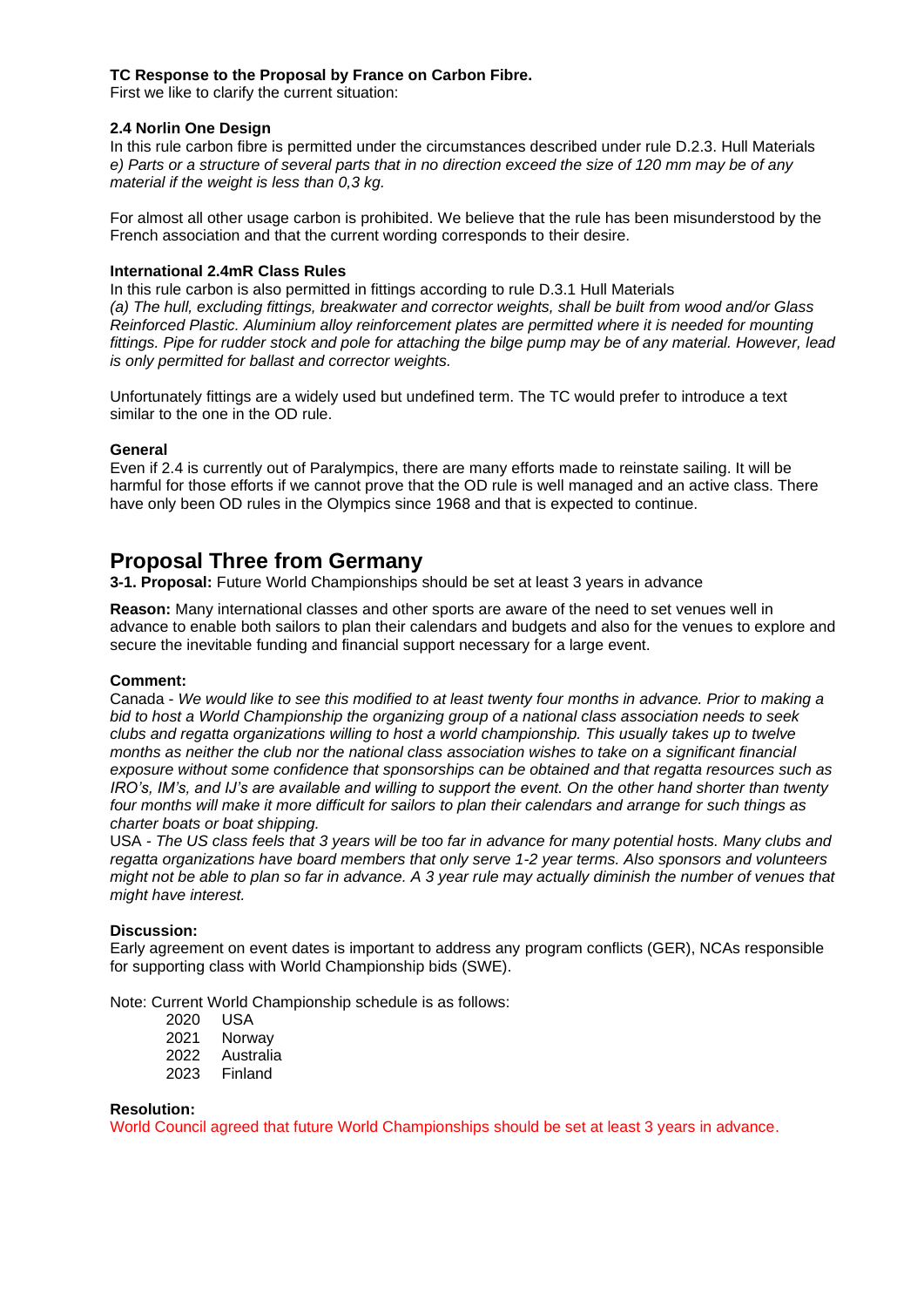**3-2. Proposal:** That a European Championship is held every year.

**Reason:** It is common practice for other international classes to adopt this strategy. A full championship outside the Worlds give competitors the chance to practice and be sure of boat speed and best success in the full Worlds. Many competitors from outside Europe use the European championships in just this way. It is not accepted that this adoption of a yearly event will impact considerably on the Worlds entry level.

### **Comment:**

Canada - *This is largely a European decision. Unlike the Olympic classes where sailors are supported by their National Authority and thus are funded to travel to both a European and World Championship in the same year,2.4 sailors from outside of Europe must pay their own way to competitions. Travel and charters are expensive and it is doubtful that many competitors would attend both a European and a World Championship in the same year in Europe. Also North American's have much fewer vacation days from work than Europeans so taking two weeks vacation to attend a Worlds in Europe is a major time commitment.*

USA *- The US class supports this proposal*

### **Discussion:**

Not supported due to possible conflict with other events and possible effect on World Championship participation (SB), need to support World Championships in non-Europe countries (FIN), limited bids for World Championships so possible difficulty in attracting concurrent bids for European Championships, European Championship conflict with Kiel Week this year noted (HK), one event in spring and another in autumn would increase class exposure (GER), EUROSAF championships provide additional inclusive events (SB).

### **Resolution:**

World Council agreed to not hold European Championships every year.

**3-3. Proposal**: That there must be major investment in an updated and 'living' website for both the benefit of members and to showcase the class to interested people. This will involve the appointment of a skilled webmaster known to the class willing to take on the commitment. This may involve ongoing expense payments.

**Reason:** Although the efforts of the present webmaster are appreciated there does need to be a radical change in the website format. It is outdated in much of its content and does not give the right impression of an active class.

### **Comment:**

Canada - *Before stating that the website is outdated and requiring radical change we think a more fundamental question needs to be asked. What information are website users seeking when they access the International class website and is the website providing the information that answers their needs? Is the information up to date including event schedules and links to major national and international events? Are there up to date reports and results of recently completed national and international class events? Are older previous events archived? Is the technical information current and old class rules and constitutions archived? Are both the International and national class association contacts up to date? Is there a photo gallery? Are builders, class sail makers and other equipment suppliers listed with contact information? These are things that we think a useful website should contain.* USA *- The US class supports this proposal.*

### **Discussion:**

Marketing needs investment (FIN), EC needs better communication with NCAs (HK), NCA sailors responsible for information preparation and dissemination (GER), website needs upgrading and NCA input (ITA), marketing committee required to implement new communication strategy (ALL).

### **Resolution:**

World Council agreed to investment in new website as part of new communication strategy.

**3-4. Proposal:** That at every Championship from 2020 onwards that an Mixed Inclusion Trophy is included in the points.

**Reason:** The establishment of the Mixed Inclusive Team Trophy at the Kieler Woche was well received by the sailing fraternity and added a different dimension to the sailing week. Inclusion is very much the in vogue word in many sports and we should give every opportunity to be one of the first sports to bring it in across all competitions. The inclusive team is made up on one male, one female and one disabled sailor.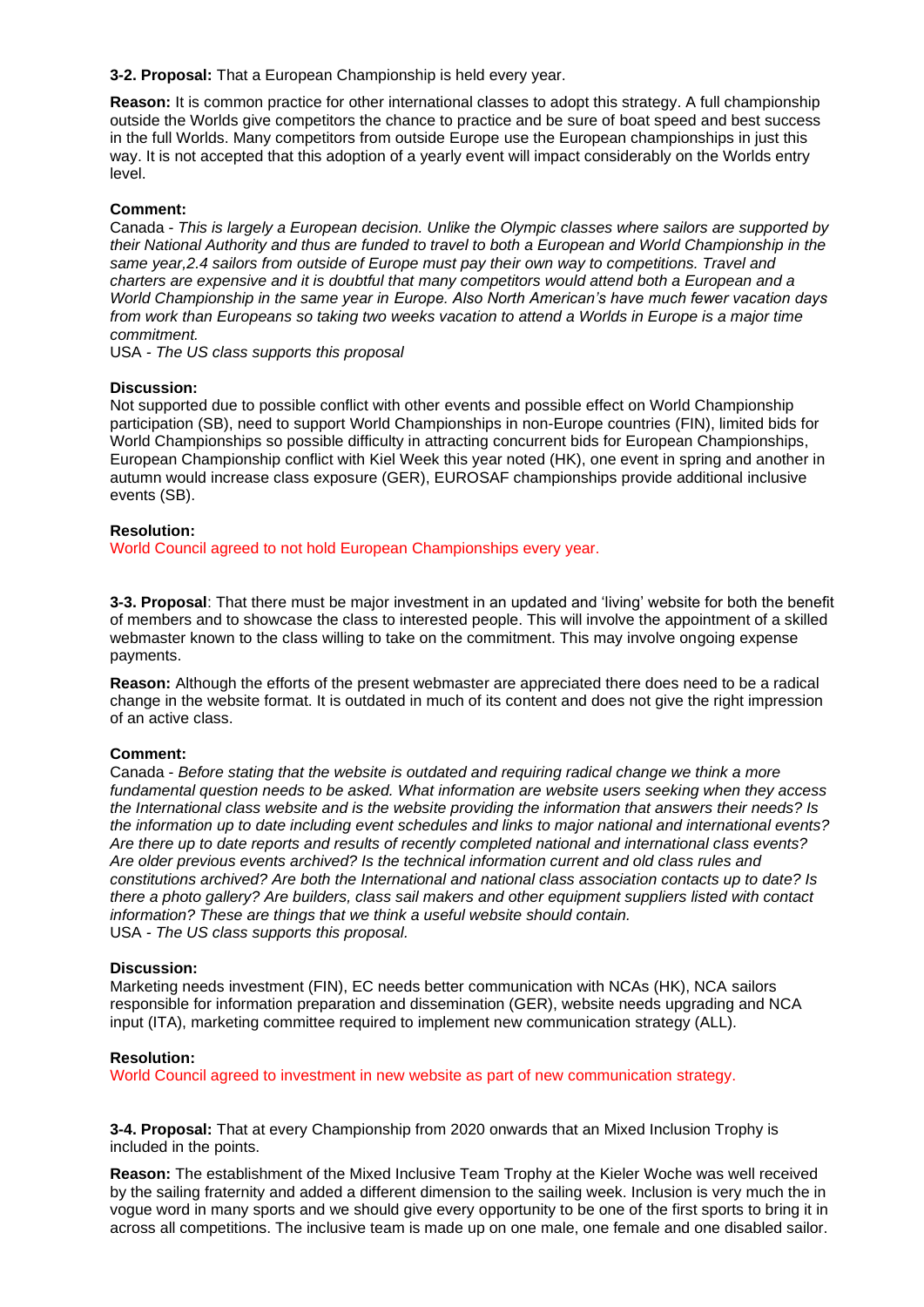### **Comment:**

Canada - *Just to clarify this proposal we are assuming that you are suggesting a new trophy be included which would be awarded based on the total of the scores of a team of sailors (pre declared at the time of registration) consisting of one male able bodied sailor, one female able bodied sailor, and one disabled sailor). Could the sailors be from different National Class Associations? Could one sailor be counted in two categories (such as Megan Pascoe)? How would it work in a small national championship such as the GBR Inland championship with only 10 boats in 2019?* USA *– The US class does not support this proposal.*

### **Discussion:**

Mixed Inclusion trophy a success at Kiel Week (GER), should apply to World Championship, team doesn't have to be a National Team (GBR).

#### **Resolution:**

World Council agreed to revised proposal that at every World Championship from 2020 onwards that an Mixed Inclusion Trophy is included in the points.

**3-5. Proposal:** That One Design has less importance in the overall class and further development should be ceased.

**Reason:** With the demise of sailing in the Paralympics and with very little chance of re-inclusion in future years the class must now focus on a course that will reinvigorate it's membership in growth numbers. Over the period of the One Design Class inception few boats have been built to the exacting measurement requirement with application for OD certificates. There has been weak checking of OD measurement at events requiring that boat and in the last year the OD requirement has been withdrawn from parasailing events. The focus on OD has effectively stagnated the class and new boat numbers reflect this. It is accepted that the Norlin Mk3 will continue to be the design of choice for most sailors and now that it is recognised that the design is unprotected in terms of design rights that the class should leave this class in its present development and focus on growth of boat numbers and sailors overall.

### **Comment:**

### **"World Council still support the development of the OD class as one of the parts of the 2.4mR CLASS Association."**

Canada - *Since 2011 various Charger companies have been building the Norlin Mk3 to both 2.4mR and Norlin OD specifications. This has been the only builder that has provided boats on a consistent basis and all boats produced meet both specifications. The issue of OD certificates being issued has to do with paperwork and not with the boat. In Canada we have over 50% of our boats measured to OD. Charger over years has wanted OD and stability to ensure the future of manufacturing a production boat. Event Organizers are responsible for measurement checks and this true for both OD events and Open 2.4mR. They are responsible for the level of detail at the events. Most events worldwide have little if no measurement checks. We believe that a strong one design measurement rule attracts sailors who desire*  to sail in a boat which measures sailor performance and not designer performance. We believe the *technical committee and the class measurers should be tasked to identifying what parts of the O/D measurement process are causing problems and determining how to overcome those problems while still maintaining the integrity of the measurement process. The OD Class rules have been in the current version since 2015. During the past 4 years no effort has been made to modify these rules.*  USA- *The US does not support this proposal. A strong One Design class is, in fact, more important now and critical for the future growth of our 2.4mr class. One Design sailing is popular around the world, the 2.4mr class is well positioned to cater to that particular type of sailor given the fact that most of the active 2.4mr boats are of one design, the NMKIII, built largely from the same moulds. The ICA should take steps to ensure that current and future 2.4 sailors, that are not interested in open class competition, can compete fairly. We would like to see the Class work to streamline and simplify the One Design rule. It is possible for the ICA to form a One Design subcommittee to discuss and debate the rule, and then provide the TC recommendations. Each NCA should be represented on the committee. Establishing a perpetual World Championship One Design trophy, perhaps even a Classic trophy for older NMKIII boats, would*  legitimize the One Design class, would help to make our class more appealing to a broader market of *sailors.* 

### **Discussion:**

Intent of proposal is to promote 2.4mR class not to challenge OD class (GER), OD class required for para events (SWE), OD is possible Olympic class for men, women & disabled as inclusive event (ITA), OD racing is basis of USA sailing, class marketing needs to 2.4mR focus, not para focus (USA), OD builder's licences need world-wide, not expensive to build OD (PS), Olympics require OD class, OD keeps value in existing yachts and keeps sailors in class (SB), marketing should be 2.4mR focussed (ALL).

#### **Resolution:**

World Council agreed to not support the proposal to cease development of OD class.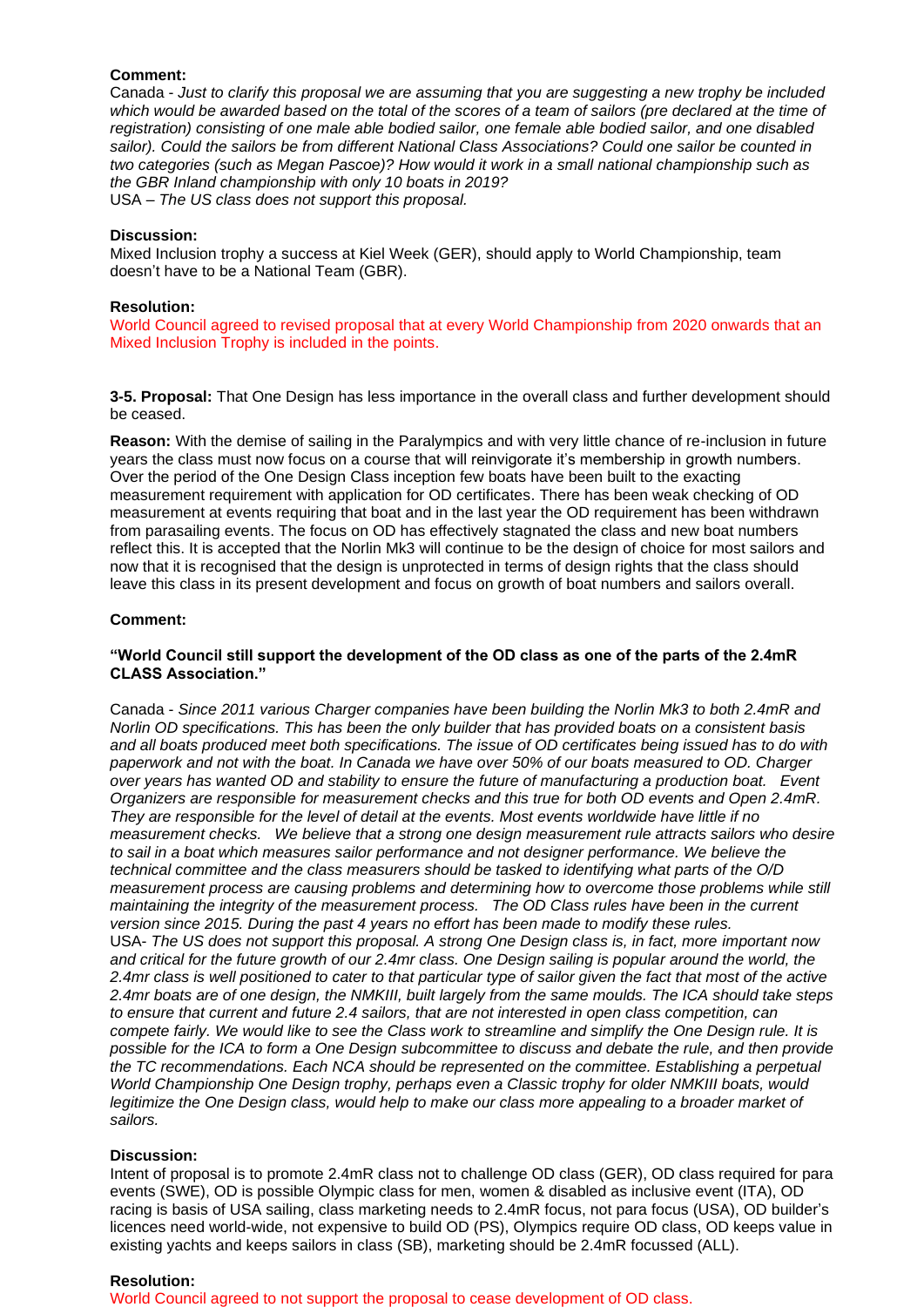**3-6. Proposal:** That the EC set up a marketing subcommittee soonest to be effective from the start of 2020.

**Reason:** Effective marketing in the current world takes many forms outside formal exhibition and advertising and as such needs a focus on effective marketing by those who have up to date knowledge in this area. This subcommittee should include a member of the EC and report to it.

### **Comment:**

Canada - *We believe that any marketing subcommittee needs to first determine the profile of the sailor who could be a future owner of a 2.4 meter and fellow competitor. A survey of our active members asking question such as age, what types of boats do they currently sail, what classes of boats did they previously own, and other information which would allow the class to identify their target market. We also believe any marketing strategy needs to study what factors influenced current members to purchase and actively sail a 2.4 Meter. We suspect that the decision to purchase a boat is (except for Olympic classes) made locally but is influenced by a strong national class association, good class rules which will protect an owner's investment in his boat, and the availability of both new and good used boats.* USA – *The US supports the idea of a subcommittee, however, marketing strategies vary greatly in different parts of the world. Each NCA should have a representative in this committee. The ICA should be using class funds to market the 2.4mr and 2.4mr OD class. Another option would be to simply establish a fair method of distributing a portion of class funds yearly to each NCA to be used for marketing as they deem appropriate.*

#### **Discussion:**

New effective 2.4mR marketing required (ALL).

### **Resolution:**

World Council agreed to proposal to set-up a marketing sub-committee reporting to the EC.

**3-7. Proposal:** That the Class constitution is reviewed and rewritten for submission to World Sailing for approval and adoption.

**Reason:** The current constitution is in need of review in light of class development also that the current constitution has never been approved by World Sailing mostly because of the inclusion of the One Design Class within the overall class.

### **Comment:**

**"World Council regard the Class Constitution a dynamic, with regular review from EC and NCA. Proposal are welcome which benefit the 2.4mR Class."**

Canada - *We really don't know the history about the status of the class constitution but support a review and open communication with World Sailing to revise the constitution in a manner which meets our needs (including inclusion of a Norlin Mark 3 One Design rules) in our class and also is acceptable to World Sailing. At the end of the day it is our members who will live day to day by our constitution and class rules, World Sailing will only care that it fits in their template for consistent class constitutions.*  USA - *The US supports a review of our Class constitution*.

### **Discussion:**

Constitution is subject to ongoing annual review by the EC (FIN), NCAs to advise EC of any proposed changes which will benefit class (SB).

**Resolution:** 

World Council agreed to not support the proposal to rewrite the Class constitution.

### **Proposal Four from the USA**

**4-1. Proposal:** The USA proposes a method for voting by proxy should be added to the class constitution so World Council members may designate a proxy for voting their interests at the AGM.

#### **Comment:**

Canada - *Support. This proposal would encourage people from outside of Europe to put their name forward to be on World Council as the AGM is usually held at the World Championship in Europe.*

#### **Discussion:**

Refer ICA Constitution 8.7 World Council for proxy regulations.

### **Resolution:**

USA agreed to withdraw proposal.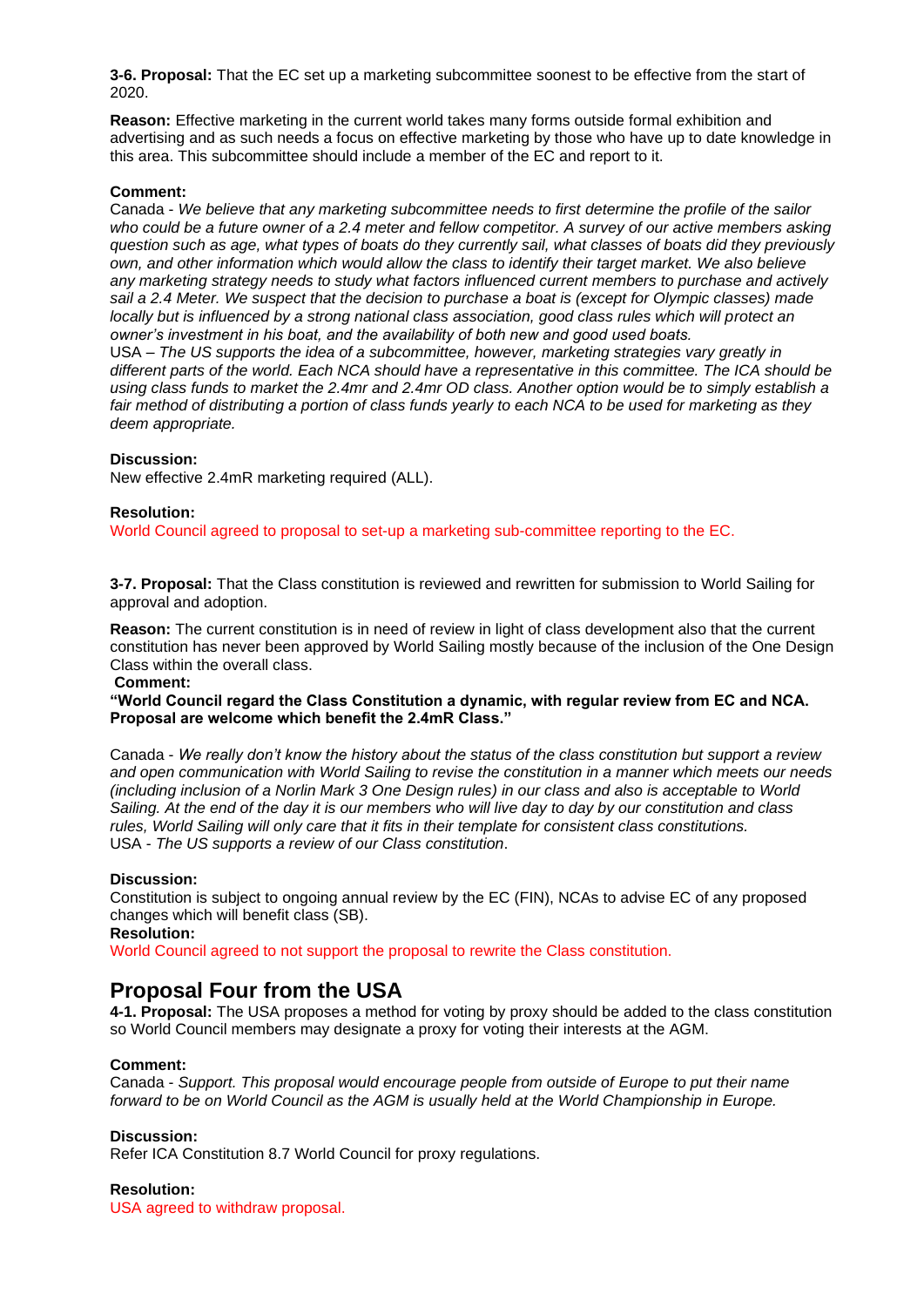**4-2. Proposal:** The USA proposes World Championship organizers provide follow up information regarding the jury and measurement personnel and other items as requested by World Sailing to assist the International Class Secretary in filling out the World Sailing Annual Report.

### **Comment:**

Canada - *Support. This will continue to maintain the class in good standing with World Sailing*.

### **Discussion:**

ICA Secretary to follow-up reporting obligations with World Sailing (ALL), Race Management Manual to be updated to include World Sailing reporting requirement.

### **Resolution:**

World Council agreed to proposal to follow-up World Sailing Annual Report information.

## **8. Presentations of future World and European Championships.**

### **2020 World Championship**

Only one bid was submitted for the 2020 World Championship. The bid is from Davis Island Yacht Club, Tampa, Florida, USA, for the event to take place 7-13 November 2020. The Executive Committee has accepted and approved it.

### **2021 World Championships and beyond**

- 2021 Tonsberg, Norway has submitted a bid
- 2022 Melbourne, Australia has submitted an Expression of Interest
- 2023 Tampere, Finland has submitted an Expression of Interest. This would be the 100th anniversary of EC member Rikard Bjurstrom's home club.

The World Council supports the Norway bid to host the 2021 World Championship subject to written application being approved by the Executive Committee.

Neil Patterson (Royal Brighton Yacht Club, RBYC) presented an Expression of Interest to conduct the 2022 World Championship in Melbourne Australia. The RBYC has considerable experience in conducting world class events, Port Phillip Bay is one of the World's best sailing waters, the RBYC has the facilities and social infrastructure to deliver an enjoyable event, Melbourne is a major shipping port and the RBYC will assist with yacht transport from containers to the club, the late February 2022 schedule is proposed to minimise conflict with European sailing calendars. A copy of the EOI is available from the ICA (Steve Bullmore). The World Council supports the Australia bid to host the 2022 World Championship subject to written application being approved by the Executive Committee.

### **World Sailing para sailing strategy**

Rikard Bjurström invited Massimo Dighe (WS) to report on para sailing – - **refer Attachment 14.**

## **9. Elections**

### **Election of President:**

One nomination was received at the deadline (AGM minus 45 days) – Steve Bullmore Steve Bullmore (GBR) elected President by unanimous vote.

### **Election of Treasurer:**

One nomination was received at the deadline (AGM minus 45 days) - Pekka Seitola Pekka Seitola withdrew his nomination for the position of treasurer, the World Council thanked him for his past services as Treasurer over many years. No election for Treasurer, EC organise Special Meeting to elect Treasurer.

### **Election of Auditor:**

No election for Auditor, EC to seek auditor to replace Stacie Loutit

### **Election of EC Members (2):**

Five nominations were received at the deadline (AGM minus 45 days) - Hanns Hermann Lagemann, Heiko Kroger, Stellan Berlin, Jean Paul Alexander, Alfred Sulek. Jean Paul Alexander (BEL) elected EC Member by ballot. Hanns Hermann Lagemann (GER) elected EC Member by ballot.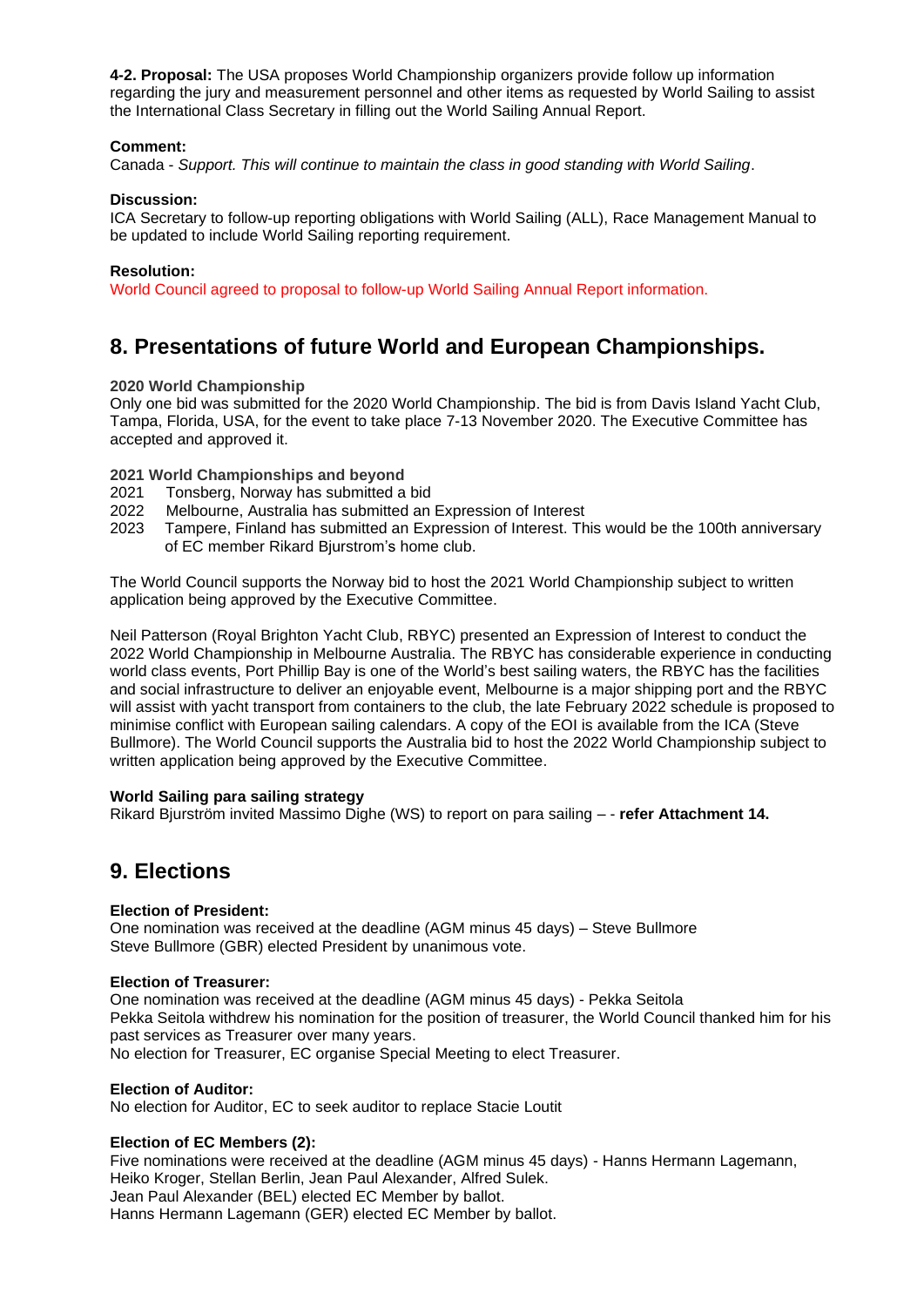### **Election of TC Chairman:**

One nomination was received at the deadline (AGM minus 45 days) – Stellan Berlin Stellan Berlin. (SWE) elected TC Chairman by unanimous vote.

### **Election of TC Member (1):**

Jorg Feder (GER) nomination for TC Member by GER omitted from AGM papers distributed to NCAs, EC to organise Special Meeting to elect TC Member Jorg Feder.

| <b>Position</b>       | <b>Nomination</b>               | <b>Nominating NCA</b> | Term (years) and<br><b>Validity until</b> |
|-----------------------|---------------------------------|-----------------------|-------------------------------------------|
| <b>President</b>      | Steve Bullmore (GBR)            | GER, UK               | 2 years<br>Expires AGM 2021               |
| <b>Vice President</b> | <b>Rikard Bjurstrom (FIN)</b>   | <b>FIN</b>            | 2 years<br>Expires AGM 2020               |
| <b>Secretary</b>      | Timothy Ripley (USA)            | <b>FIN</b>            | 2 years<br>Expires AGM 2020               |
| <b>Treasurer</b>      | vacant                          |                       |                                           |
| <b>Auditor</b>        | vacant                          |                       |                                           |
| Webmaster             | Nisse West (FIN)                | <b>EC</b>             | As determined by EC                       |
| <b>EC Director</b>    | Jean Paul Alexander<br>(BEL)    | GER, NED              | 1 year<br>Expires AGM 2020                |
| <b>EC Director</b>    | Hanns Hermann<br>Lagemann (GER) | <b>GER</b>            | 1 year<br>Expires AGM 2020                |
| <b>TC Chairman</b>    | Stellan Berlin (SWE)            | GER, FIN, SWE         | 2 years<br>Expires AGM 2021               |
| <b>TC Member</b>      | Jorg Feder (GER)                | <b>GBR</b>            | 2 years<br>Expires AGM 2021               |
| <b>TC Member</b>      | Henrik Johsson (SWE)            | SWE, GER              | 2 years<br>Expires AGM 2020               |
| <b>TC Member</b>      | Keith Gordon (GBR)              | GBR, GER              | 2 years<br>Expires AGM 2020               |
| <b>TC Member</b>      | Peter Russell (AUS)             | UK, FIN               | 2 years<br>Expires AGM 2021               |

### **Executive/Technical Committee Members**

## **10. Decisions for the next year's work and commissions for the EC**

### **Proposals for the work of the EC during 2019-2020**

- 1. Work closely with all NCAs to encourage growth and to update them with all decisions of the EC and TC.
- 2. Work with World Sailing and attend meetings as required with a view to:
	- Increase participation in all 2.4mR events including Para and all Inclusive events
	- Support inclusion of sailing in future Paralympics with 2.4mR inclusion
- 3. Ensure applications for future World and European Championships are received and approved with a minimum of 3 years in advance
- 4. Continue constitution review and obtain World Sailing acceptance after AGM approval
- 5. Review all templates available on the website including OD templates in liaison with the TC.
- 6. Prioritise overall marketing of the 2.4mR class by:
	- Establishing a yearly marketing budget
	- Liaise with all NCAs to obtain their marketing needs
	- Explore all forms of marketing available in the digital age
	- Review the current class website
	- **Establish a marketing sub-committee to report to the EC**
- 7. Support all Open and OD 2.4mR Class measurement by:
	- **•** Provide measurement tools as required by each NCA
	- Support education of measurers including measurement seminars<br>■ Encourage the appointment of new measurers up to IM status
	- Encourage the appointment of new measurers up to IM status
- 8. Work with the TC to approve areas of their work and receive monthly updates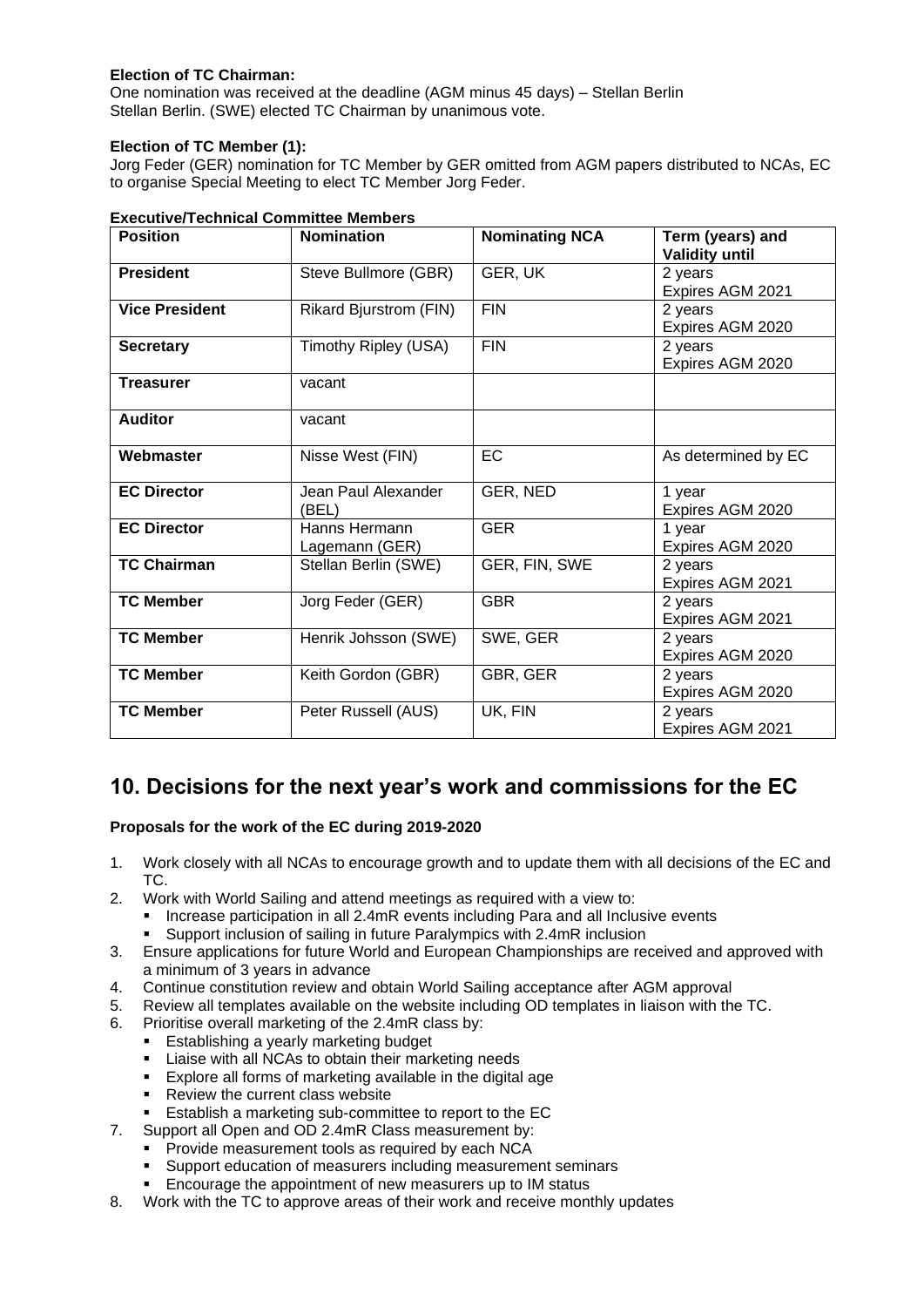9. Liaise with the class treasurer to receive regular updates on the financial position and to receive reports on NCA membership and yearly fee receipts

### **Discussion**:

- Other project for EC attention in 2019-2020 include:
	- $\blacksquare$  Nil

Decision to adopt the proposed EC work for 2019-20: Proposed – Great Britain; Seconded – USA, Approved by World Council

## **11. Decisions for NCA annual dues and budget 2020**

### **Annual Dues**

The Constitution requires that each AGM shall adopt the annual dues for the coming year. Dues were raised to 12 Euro at the 2013 AGM. Dues to remain at 12 Euro per member for 2020.

### **Discussion**:

Dues to remain at 12 Euro per member for 2020 to support 2.4mR class marketing (ALL).

Decision to retain dues at 12 Euro per member: Proposed – USA; Seconded – Italy, Approved by World Council

### **2020 Budget**

The World Council acknowledged the 2020 Budget - **refer Attachment 13**.

### **Discussion**:

Marketing requires significant investment, E5,000 will not generate an effective communication strategy (GER), budget to be balanced but flexible marketing budget required to agreed plan (GBR), need investment in class (IRE).

Decision to accept 2020 Budget:

Proposed – Ireland; Seconded – Great Britain, Approved by World Council

### **12. Adjournment**

The 2019 2.4mR ICA Annual General Meeting ended at 7.33 pm.

## **Free Speech**

2.4mR Facebook page noted as including unhelpful criticism of OD yachts. Support for all 2.4mR yachts is critical to maintain sailors and yacht values. All 2.4mR class officers should ensure that any public comments are consistent with 2.4mR class policy, private opinions should be noted as private comments. (HJ).

Link to 2.4mR Facebook page from class website to be deleted. (ALL).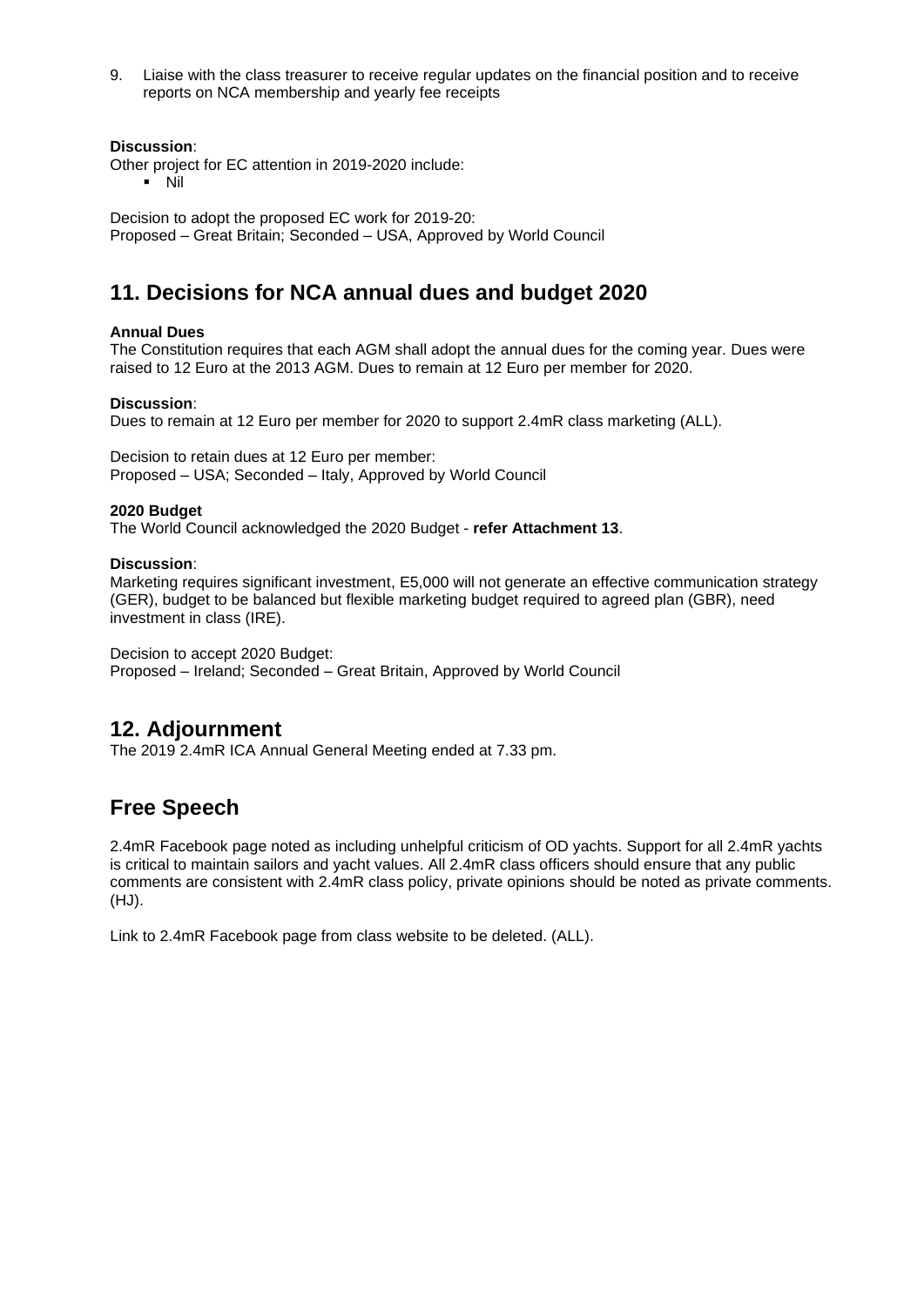### **Attachment 4: Report from the President**

Here is the President's Report for the year ended 31 December 2018.

The NCAs were contacted for figures concerning their growth and attendance at major championships during the year. At the time of this report the following countries responded with information.

GERMANY Kieler Woche 40 entries 13 countries competing; National Championships 43 entries 7 countries competing; Latest plaque 985; New boats 4; Members. 88

CZECH REPLUBLIC Overseas championships only; New boat. 0; Members 3

FINLAND National Championships 17 entries 1 country competing; Latest sail number 198; New boats 1; Members 28

AUSTRALIA National Championships 12 entries; 1 country competing; Latest sail number. 48; New boats 0; Members 20

UNITED KINGDOM Inland Championships 9 2 countries competing; Tidal Championships 11 1 country competing; Latest sail number 164; New boats 2; Member; 32

World Championships. Gavle, Sweden 72 entries, 11 countries competing

We have not received information from France, Norway, Netherlands, Hong Kong or Poland

You will read above some fairly healthy entry numbers at some of the events and also that some events including the Worlds attracted sailors from visiting nations to each event. We see major growth in our German fleet. What is a stark reality is that both communication from member nations continues to be poor but also that recorded new boat builds is very disappointing and may lead the class to believe it is currently in stagnation.

A major factor in new builds is that sailing was excluded from the Paralympics and along with that funding from MNAs for disabled sailors was almost all withdrawn. This would have had a major effect on sailors ability to invest in new boats and also to fund attendance to overseas events.

With a view to making a bid for future inclusion in the Paralympics it would be seen that World Sailing would make moves to open their future events to all sailors and no restriction on boat type within the International Class. Sailor numbers must now be seen and recorded to support sailing as an active sport and worthy of re-inclusion.

The single commercial builder to the class has suffered from the lack of sales and it would be seen that bankruptcy occurred during the 2019 year followed by a new enterprise to restart production.

The ability to be able to measure boats in all major 2.4mR countries continues to cause concern and in particular the availability to have qualified International Measurers at future World events. The EC continues to address these concerns.

At the time of this report there is not a financial report from the treasurer, although this is expected to be available prior to the AGM, but we can be sure that the class has funds around the 60,000 euro level. There has traditionally been little call on funds usage during the preceding years which has allowed this accumulation of funds to grow to this level. The view of our auditor at the last year was that our class should not hold such a large balance and continue to accumulate funds. The president's belief is now that the class should proceed to find ways to attack the perceived stagnation and to use a good proportion of the funds to effectively finance a major marketing strategy. Marketing in this modern age takes many forms and we need to address all possibilities within an overall strategy.

We thank our webmaster for his efforts during the year and must recognise that the website is the window of our class, as are the websites run by each NCA. A review of the website should be included in the marketing strategy.

As already highlighted a major disappointment during the year is the poor communication and interactivity between NCAs and the class committees, EC and TC, and for the class to reenergise and reach growth targets applicable to a 'living' class we must realise that this is at the core of our survival. We are all culpable to some degree in this failure but the remedy is in our hands.

We welcome sailors of all abilities and we recognise that a good proportion of our sailors are disabled to different degrees. It is the class's duty to be aware of the needs of all sailors on and off the water and that future Worlds, as a major point, focus their efforts in this direction.

During the current year the EC has made big efforts to secure World Championship venues for future years and currently we have venues in hand up to and including 2023. I believe that it is a function of the EC to guide and obtain venues that spread the class evenly across all nations and continents such that we can bring our 2.4mR family in contact on a regular basis.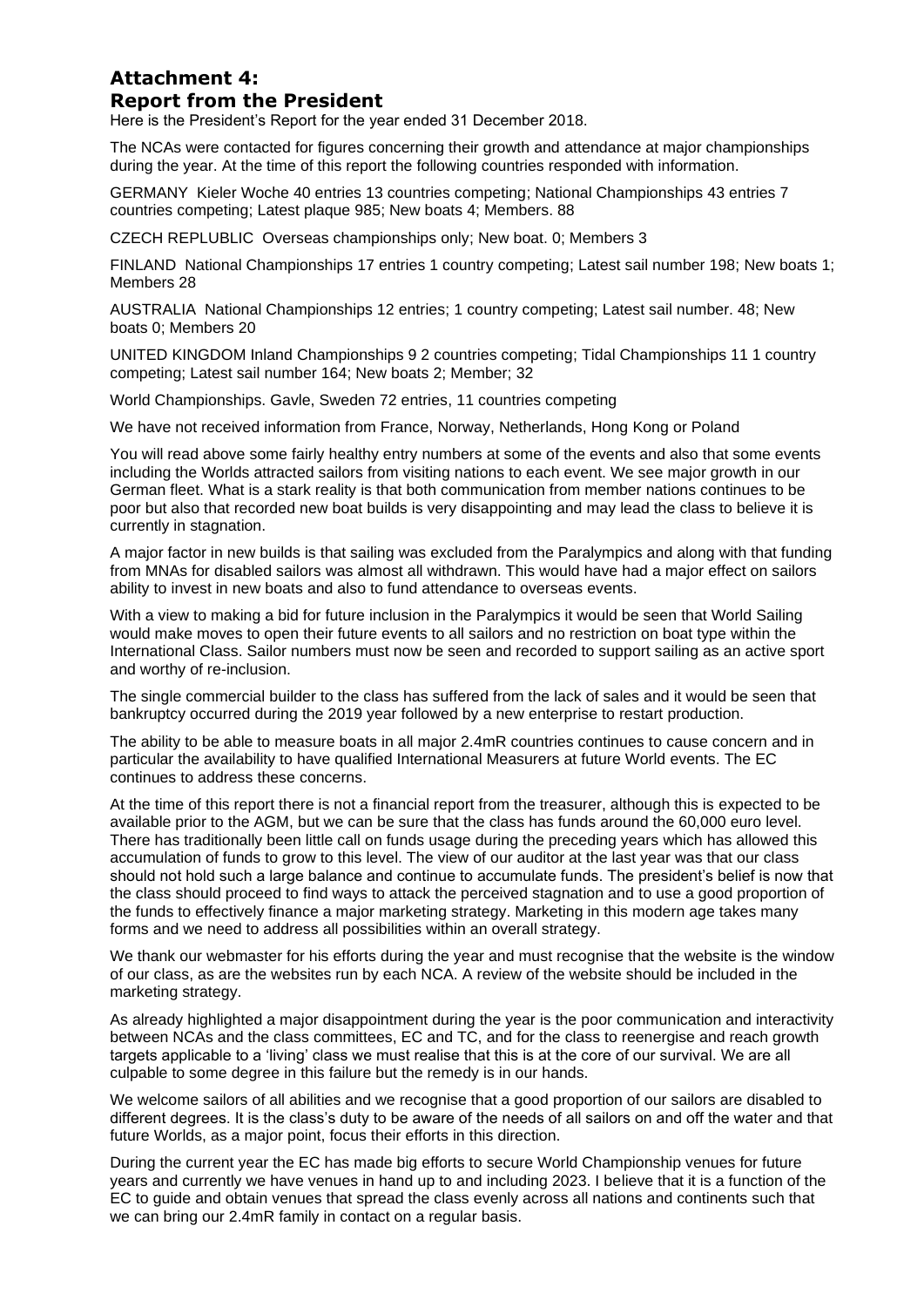The One Design division continues to operate but with less of a focus on Paralympic heights. The take up of recorded OD measurement is low and growth in numbers negatively affected by new build numbers. Currently there is no active licensed builder but it is hoped that shortly this will be addressed. We are also currently reviewing our licence with Norlin Yachts.

We continue to sail an unparalleled boat which gives great racing to all who partake and it is this unique quality of boat but also the quality of our sailors which handled correctly will move the class forward to the benefit of all. I believe we are at a major cross roads in the class now.

My thanks to all who have contributed to the past year and in no small way to the efforts of those in committee and official positions.

Steve Bullmore

President

### **Attachment 5: Report from the Treasurer**

### Income

OD Stickers and licens fees from charger was 4 824 (7 050), member subscriptions was 4 064 (4 073) and ISAF Plaque fees was 1 132 (2 782).

Cost

Very low cost, but Licens fees to NYD 5 700 was booked during 2017.

### $P/L$

Profit 8 920 partly explained by prebooking of fees to NYD.

### **Debts**

Are 5 700 to NYD and 300 to UK for sponsring, payed during 2019.

#### **Receivables**

Are member subscriptions notified but not payed - payed in 2019.

Figures i paranthesis is 2017 and all in EUR.

### **Other after Fiscal year**

There have been problems receiving verifications and expens reports from our president.

I like to inform everybody who wants to receive any kind of reimbursment that they need to presen a expens report and recepies for their expenses. These reports and recepies are needed as verification otherwise a auditor can't verify for what reason money went out from ICA's account.

### //Pekka

And also what was on accounts on 2018-12-31

| <b>On Accounts 2018-12-31</b> |           |
|-------------------------------|-----------|
| <b>Pay Pal</b>                | 1731,84   |
| <b>SHB EUR</b>                | 54 532,28 |
| SHB SEK 39 921,29             | 3 730,96  |
|                               | 59 995,08 |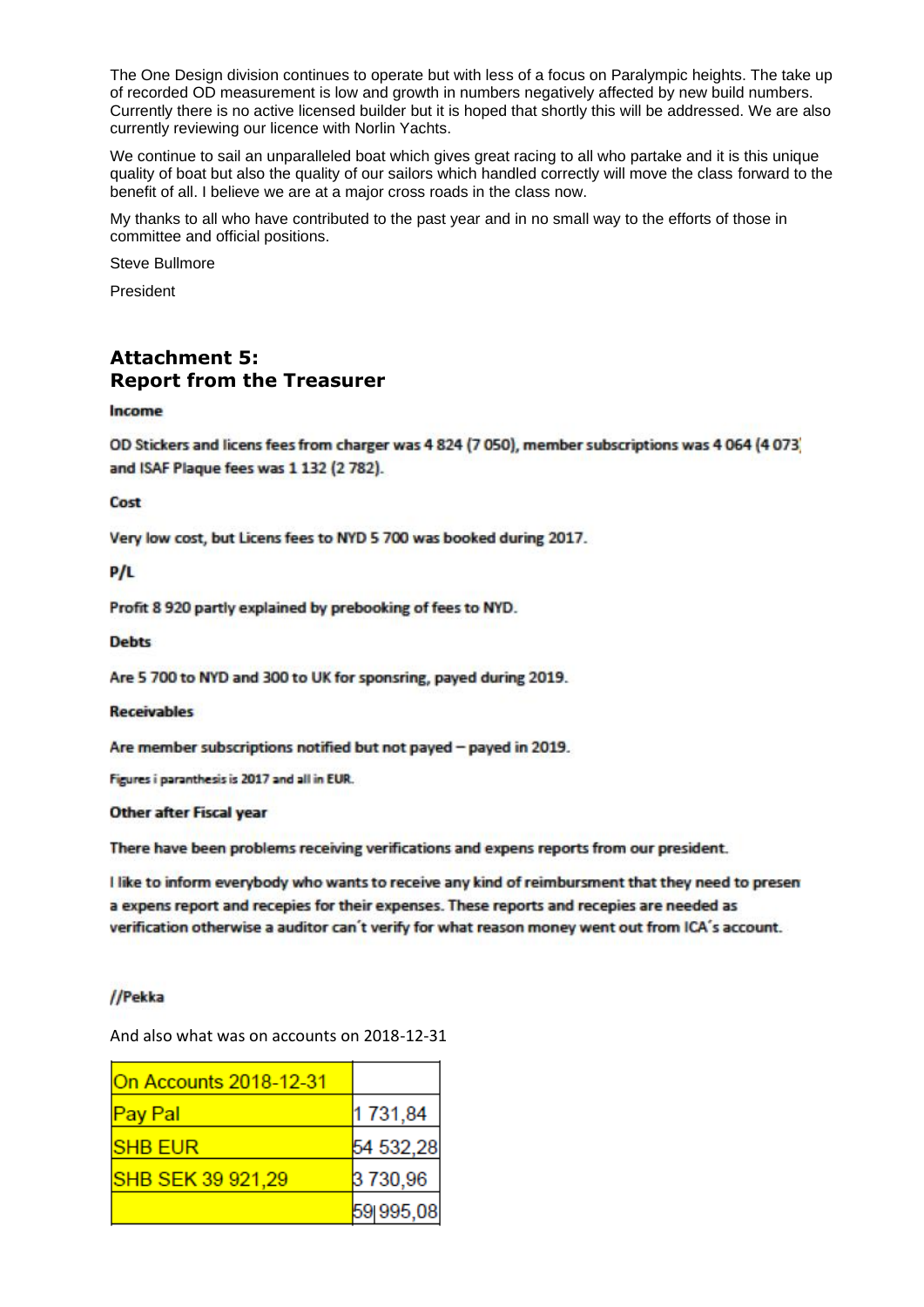| On Accounts 2018-01-01                     |                            |          |         |                              |                    |           |
|--------------------------------------------|----------------------------|----------|---------|------------------------------|--------------------|-----------|
| Pay Pal                                    | 1 131,46                   |          |         |                              |                    |           |
| SHB EUR                                    | 47 074,88                  |          |         |                              |                    |           |
| SHB SEK 31 334,06                          | 3 133,41                   |          |         |                              |                    |           |
|                                            | 51 339,75                  |          |         |                              |                    |           |
|                                            | 2018 <sup>Paypal</sup>     |          | SHB SEK |                              | SHB Euro           |           |
| Balance brought forward                    | 2018-01-01                 | 1 131.46 |         | 31 334,06                    |                    | 47 074,88 |
| Bank Charges                               | 2018-01-01                 |          |         | 1 131,46 -1 250,00 30 084,06 |                    | 47 074,88 |
| Web hosting                                | 2018-01-09                 | 1 131.46 |         |                              | 30 084,06 -120,30  | 46 954,58 |
| World Salling Fee                          | 2018-01-31                 |          |         | 1 131,46 -2 283,00 27 801,06 |                    | 46 954 58 |
| Member subs                                | 2018-02-16                 | 1 131.46 |         | 27 801,06                    | 15,00              | 46 969,58 |
| <b>OD Stickers</b>                         | 2018-02-16                 | 1 131,46 |         | 27 801.06                    | 800.00             | 47 769.58 |
| Boat Show Finland                          | 2018-02-28                 | 1 131,46 |         |                              | 27 801,06 -350,30  | 47 419,28 |
| Member subs                                | 2018-03-01                 | 1131.46  |         | 27 801,06                    | 480,00             | 47 899,28 |
| Member subs                                | 2018-03-31                 | 1131,46  |         |                              | 27 801,06 384,00   | 48 283,28 |
| Member Subs                                | 2018-03-05                 | 1 131,46 |         | 27 801,06                    | 408,00             | 48 691.28 |
| <b>Member Subs</b>                         | 2018-03-12                 | 1 131.46 |         |                              | 27 801,06 180,00   | 48 871.28 |
| Member Subs                                | 2018-03-27                 | 1 131 45 |         | 27 801,06                    | 20,00              | 48 891,28 |
| Member Subs                                | 2018-03-29                 | 1131.46  |         | 27 801.06                    | 261,00             | 49 152,28 |
| World Salling Plag                         | 2018-04-30                 |          |         | 1 131,46 11 857,73 39 658,79 |                    | 49 152,28 |
| Member Subs                                | 2018-05-11                 | 1 131.46 |         | 39 658,79                    | 396,00             | 49 548,28 |
| Member Subs                                | 2018-06-05 353,37 1484,83  |          |         | 39 658,79                    |                    | 49 548.28 |
| <b>Member Subs</b>                         | 2018-06-13 102,90          | 1587,73  |         | 39 658,79                    |                    | 49 548,28 |
| Member Subs                                | 2018-06-17 119,73 1 707,46 |          |         | 39 658,79                    |                    | 49 548,28 |
| Member Subs                                | 2018-06-25                 | 1707,46  |         | 39 658,79                    | 984.00             | 50 532.28 |
| <b>OD Stickers</b>                         | 2018-07-11                 | 1707.46  |         | 39 658.79                    | 1 200,00           | 51 732,28 |
| OD Stickers                                | 2018-07-11                 | 1707.46  |         |                              | 39 658,79 2 400,00 | 54 132,28 |
| ISAF PL624                                 | 2018-08-01                 | 1707,46  |         | 262,50 39 921.29             |                    | 54 132,28 |
| OD Sticker                                 | 2018-08-10 24,38           | 1731,84  |         | 39 921,29                    |                    | 54 132,28 |
| <b>OD Stickers</b>                         | 2018-09-18                 | 1731.84  |         | 39 921,29                    | 400.00             | 54 532,28 |
|                                            |                            | 1731,84  |         | 39 921.29                    |                    | 54 532.28 |
| On Accounts 2018-12-31<br>Pay Pal (1612,11 |                            |          |         |                              |                    |           |
| EUR+1281,08 SEK)                           | 1731,84                    |          |         |                              |                    |           |
| SHB EUR                                    | 54 532,28                  |          |         |                              |                    |           |
| SHB SEK 39 921,29                          | 3730,96<br>59 995,08       |          |         |                              |                    |           |
|                                            |                            |          |         |                              |                    |           |
| Balance                                    |                            |          |         |                              |                    |           |
| Cash                                       | 59 995,08                  |          |         |                              |                    |           |
| Receivables                                | 360,00                     |          |         |                              |                    |           |
| Debts                                      | $-5700,00$                 |          |         |                              |                    |           |
| Sum                                        | 54 655,08                  |          |         |                              |                    |           |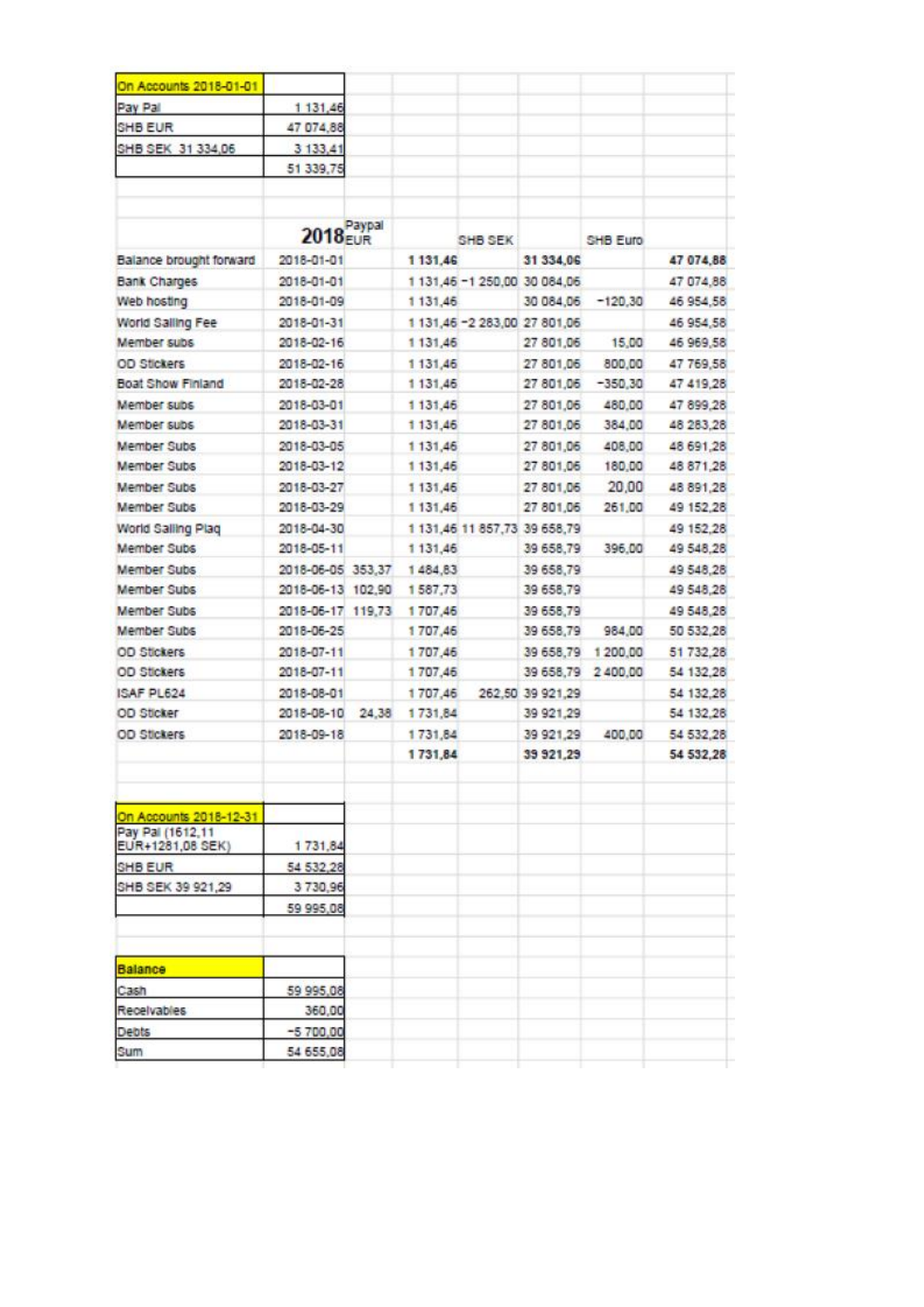| Income statement 2018      |           |      | 1euro - SEK 10,70      | 10,7    |
|----------------------------|-----------|------|------------------------|---------|
|                            |           |      |                        |         |
| Member subs.               | 4 064,00  |      | Sponsning              | 350,30  |
| Plaque ISAF                | 1 132,73  |      | <b>Expenses Travel</b> | 0,00    |
| OD Stickers                | 4 824,38  |      | World Salling fee      | 213,36  |
|                            |           |      | Bank costs             | 116,82  |
|                            |           |      | OD Fees NYD            | 5700,00 |
|                            |           |      | Web Site               | 120,30  |
|                            |           |      |                        |         |
| Total                      | 10 021,11 |      |                        | 6500,79 |
|                            |           |      | Profit/Loss            | 3520,32 |
|                            |           |      |                        |         |
| Member FEES per 2018-12-31 |           |      | <b>Votes</b>           |         |
|                            | 2017      | 2018 |                        |         |
| Australia                  | 20        | 23   | 2                      |         |
| Brazil                     |           |      |                        |         |
| Canada                     | 20        | 30   | 2                      |         |
| Czech Rep.                 |           | 2    | 1                      |         |
| Denmark                    |           |      |                        |         |
| <b>Finland</b>             | 33        | 30   | 2                      |         |
| France                     | 12        | o    | 0                      |         |
| Germany                    | 68        | 82   | 4                      |         |
| <b>Italy</b>               | 40        | 40   | 3                      |         |
| Luxembourg                 |           |      |                        |         |
| Netherland                 | 21        | 15   | 2                      |         |
| New Zealand                |           |      |                        |         |
| Norway                     | 33        | 32   | з                      |         |
| Poland                     | t         | 1    | 1                      |         |
| Spain                      |           |      |                        |         |
| UK                         | 33        | 34   | з                      |         |
| <b>USA</b>                 | 16        | 9    | 1                      |         |
| Korea                      |           |      |                        |         |
| Sweden                     | 35        | 33   | 3                      |         |
| Portugal                   |           |      |                        |         |
| Hong Kong                  | 12        | 11   | 2                      |         |
| Sum                        | 344       | 342  | 29                     |         |
|                            |           |      |                        |         |
| No Plag 2016               | 23        |      |                        |         |
| No Plag 2017               | 6         |      |                        |         |
| No Plag 2018               | 6         |      |                        |         |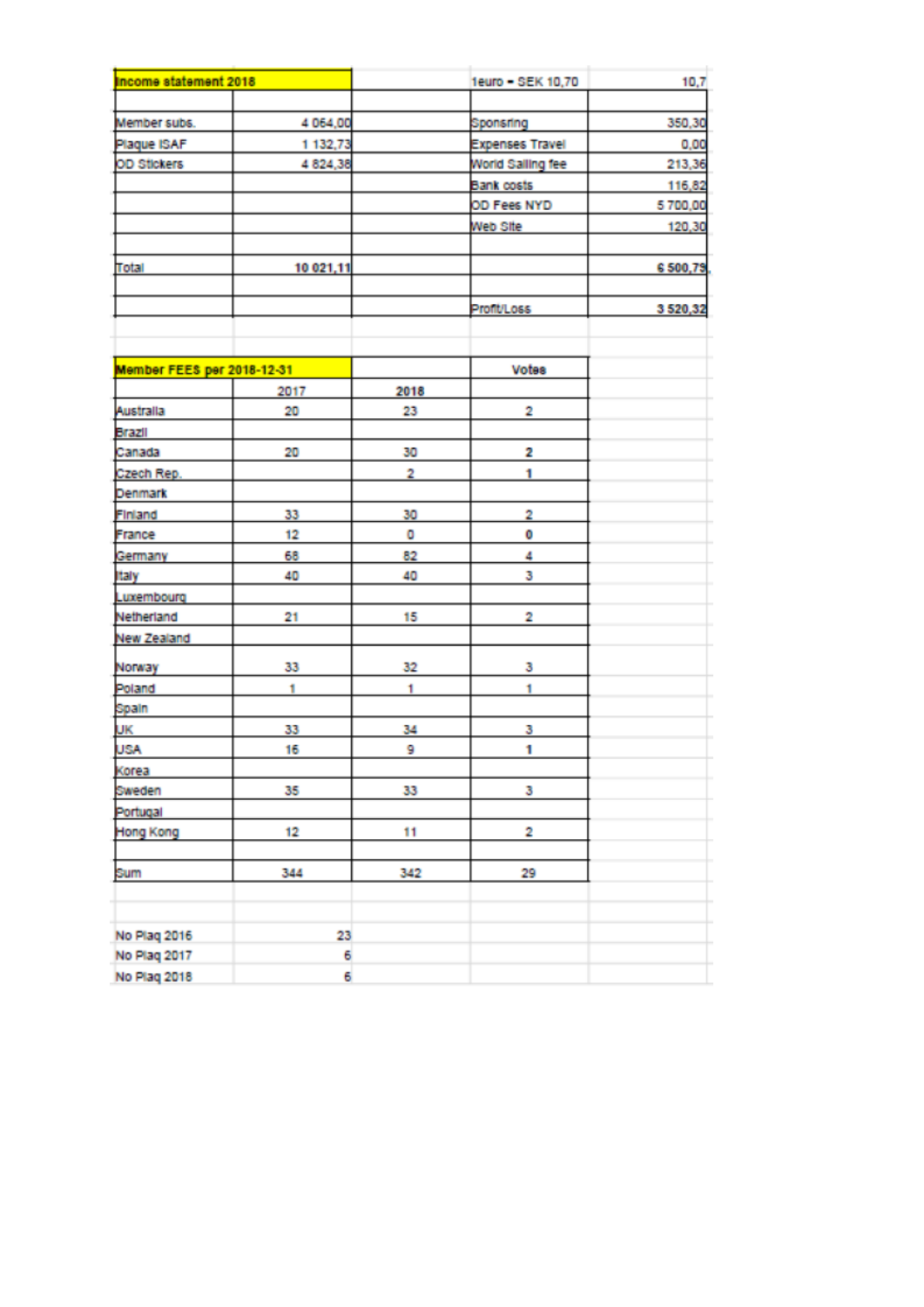## **Attachment 7: Report from the Chairman of the Technical Committee**

The TC has had 6 meeting during the year.

The work has been focused on updates of the 2.4mR rule and development of templates for certificates and measurement forms. We have also worked on improved instructions for event measurements and several templates to be used by organizers of major events.

The implementation of changes decided by the 2.4mR AGM is unfortunately delayed as we have difficulties getting the needed attention from World Sailings technical office.

The quality of forms and certificates are generally poor and to improve the situation we are developing standard forms and certificates to be used worldwide. The intention is to make these templates compulsory in cooperation with World Sailing.

Stellan Berlin, SWE 379 Chairman of the 2.4mR Technical Committee.

### **Attachment 13: Proposed Budget 2019-2020 (euros)**

### **Projected income without dues increase.**

| World Sailing plaques (20) | 2800  |
|----------------------------|-------|
| OD Fees (10)               | 4000  |
| Member subscriptions (400) | 4800  |
| Total income               | 11600 |

### **Projected expenses**

| Marketing                     | 15000 |
|-------------------------------|-------|
| <b>OD Royalties</b>           | 2650  |
| <b>OD Expenses</b>            | 500   |
| Webmaster                     | 600   |
| <b>Bank costs</b>             | 200   |
| <b>World Sailing meetings</b> | 1000  |
| Total expenses                | 21950 |
|                               |       |

| <b>Yearly income deficit</b> | 10350 |
|------------------------------|-------|
|------------------------------|-------|